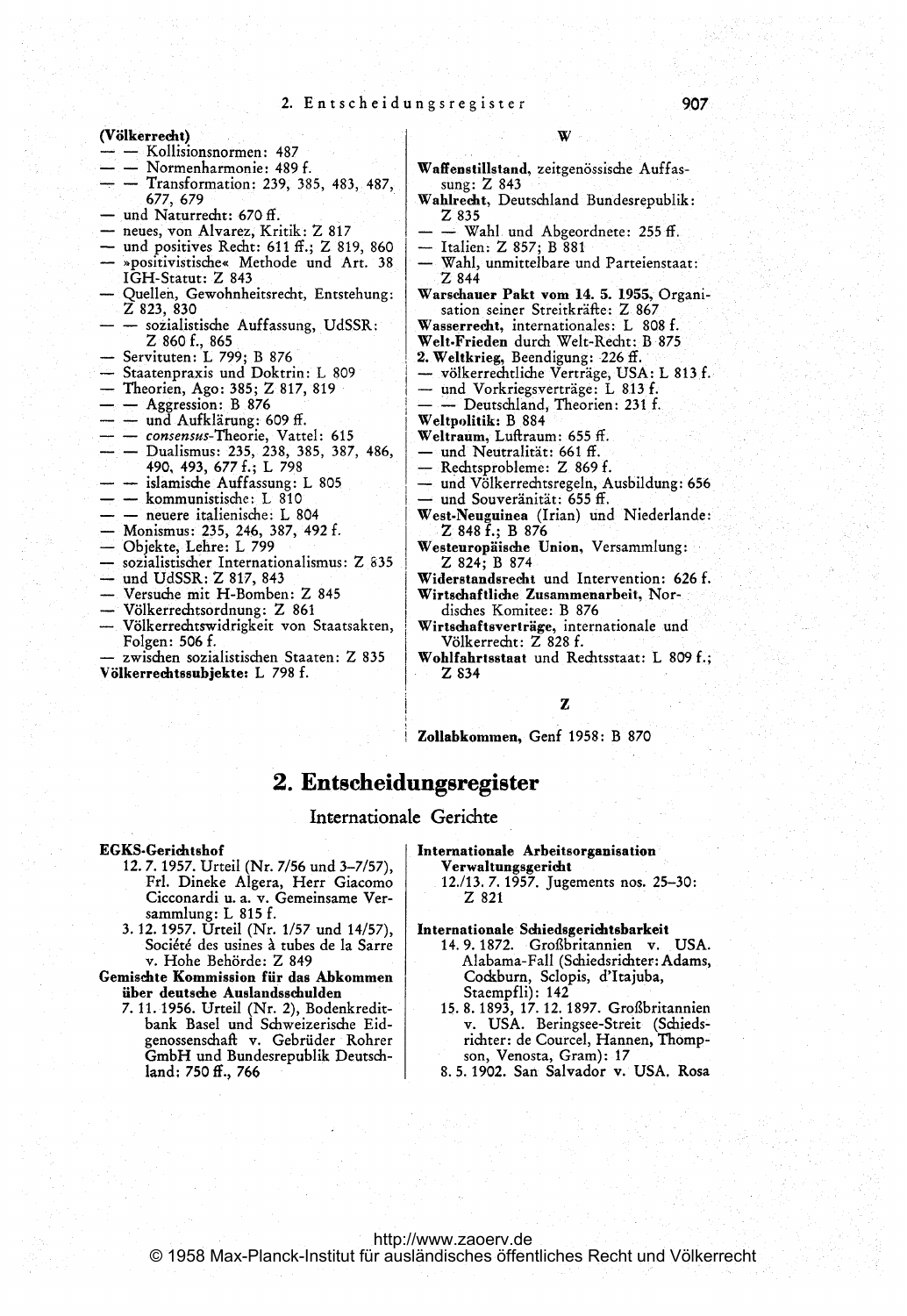(Internationale Schiedsgerichtsbarkeit) (Internationaler Gerichtshof)<br>Gelbrunk-Fall (Castro, Pacas, Dic- tes of America in Mo kinson, Strong):  $56<sup>2</sup>$  131<sup>2</sup>

- 7. 9. 1910. Grogbritannien v. USA. Nord- 18.12.1951. judgment. Fisheries Case; atlantische Fischereirechte (Ständiger 88 ff., 93, 131<sup>2</sup>, 142, 146; L 805
- 11. 11. 1912. Rußland v. Türkei (Stän- (Preliminary Objection): 4 f., 5<sup>°</sup>, diger Schiedshof): 665 diger Schiedshof): 665
- 13.10.1922. Norwegen v. USA. Affaire 22.7.1952. Judgment. Anglo-Iranian des armateurs norvégiens (Schieds- Oil Co. Case (Preliminary Objectivitier: Vogt, Chandler, Anderson, comparation): 20, 131 <sup>2</sup>, 136<sup>18</sup>, 139
- 26. 4. 1926. Mexiko v. USA. Neer-Fall
- de l'île Palmas (Schiedsrichter: Max
- Root, van Heeckeren): 56<sup>2</sup>
- 9. 5. 1934. Finnland, v. Großbritannien. | 12. 7. 1954. Order. Case of the treat-
- 
- 6.3.1956. Griechenland v. Großbritan- of Soviet Socialist Republics): B 873 nien. Ambatielos Case (Schiedsrich- 6.4.1955. Judgment. Nottebohm Case:<br>ter: Alfaro, Bagge, Bourquin, Spiro- 57<sup>4</sup>, 59, 136<sup>17</sup>, 363<sup>112</sup> ter: Alfaro, Bagge, Bourquin, Spiro-
- 2. 4. 1957. Frankreich v. Tunesien ed Kingdom v. Argentina and Unit-<br>
(Schiedsrichter: Vedel): Z 821 ed Kingdom v. Chile): B 873 (Schiedsrichter: Vedel): Z 821
- 16. 11. 1957. Frankreich v. Spanien. Lac | 6. 7. 1957. Judgment. Case of certain Bolla, Reuter, F. de Visscher, de Z 820
- Schiedsgerichtshof für das Abkommen über
	- 3. 7. 1958. Urteil Nr. 1, Schweizerische Eidgenossenschaft v. Bundesrepublik 26. 11. 1957. judgment. Case concerning
- 
- Internationaler Gerichtshof<br>25.3.1948. Judgment. Corfu Channel<br>Case: 11, 131<sup>2</sup>
	-
	- 276 3, 289 f., 423  $^{12}$ <br>
	11. 4. 1949. Advisory opinion. Repara-<br>
	tion for injuries suffered in the ser-<br>
	27. 5. 1958. Order. Case concerning
	- 30.3.1950. Advisory opinion. Inter- B 873 pretation of the peace treaties: 12<sup>28</sup>, Ständiger Internationaler Gerichtshof
	- lombian-Peruvian Asylum Case:<br>18<sup>43</sup>, 19<sup>45</sup>
	- 5. 7. 1951. Order, Anglo-Iranian Oil Co. intérêts allemands en Haute-Silésie<br>Case: 20 polonaise: 132 7, 138 <sup>22</sup> f.<br>31. 10. 1951. Order. Case concerning Série A no. 9. Affaire relative à l'usine
	- 31. 10. 1951. Order. Case concerning Série A no. 9. Affaire relative à rights of nationals of the United Sta- de Chorzów: 7<sup>9</sup>, 12<sup>28</sup>, 19<sup>46</sup>

- tes of America in Morocco: 16<sup>36</sup> f.,
- 
- Schiedshof): 142, 230 1. 7. 1952. Judgment. Ambatielos Case
- des armateurs norvégiens (Schieds- Oil Co. Case (Preliminary Objec-<br>richter: Vogt, Chandler, Anderson, tion): 20, 131 <sup>2</sup>, 136 <sup>16</sup>, 139
- Vallotton): 56<sup>2</sup> 19.5.1953. judgment. Ambatielos Case:<br>4.1926. Mexiko v. USA. Neer-Fall 4f., 5<sup>6</sup>, 135<sup>15</sup>; L 805
- (Spezialkommission): 56 <sup>2</sup> 18.11.1953. judgment. Nottebohm Case 4. 4. 1928. Niederlande v. USA. Affaire (Preliminary Objection):  $10^{20}$ ,  $131^{2}$ , de l'île Palmas (Schiedsrichter: Max 136<sup>16</sup>, 782 f.
- Huber): 142 15. 6. 1954. Judgment. Case of the mon-22.5.-29.6.1933. Panama v. USA. De etary gold removed from Rome in Sabla-Fall (Schiedsrichter: Alfaro, 1943 (Preliminary Question): 16<sup>38</sup>, Root, van Heeckeren): 56<sup>2</sup> 131<sup>2</sup>, 135<sup>9</sup>
- Finnish Ships Case (Schiedsrichter: ment in Hungary of aircraft of Bagge): 142, 771, 773 United States of America (United Finnish Ships Case (Schiedsrichter: ment in Hungary of aircraft of Bagge): 142, 771, 773 United States of America (United 1. und 17.3.1956. Portugal v. Jugosla- States of America v. Hungarian wien: Z 821 People's Republic and USA v. Union
	-
	- poulos, Thesiger): 142, 773 16. 3. 1956. Order. Antarctica case (Unit-
	- Lanoux-Fall (Schiedsrichter: Petren, Norwegian loans: 131<sup>2</sup>, 771 f., 775;
- Luna): Z 820 f. 24. 10. 1957. Order. Interhandel Case iedsgerichtshof für das Abkommen über (Interim Measures of Protection):<br>deutsche Auslandsschulden 21 f., 22  $^{57}$ , 131 <sup>2</sup>, 139 f., 140 <sup>27</sup> f.;<br>3. 7. 1958. Urteil Nr. 1, Schweizerische Z 817 f., 820, 840
- Deutschland: 761 ff. right of passage over Indian territory Internationaler Gerichtshof (Preliminary Objections): 1312,
	- Case:  $11, 131^2$  17. 4. 1958. Order. Case concerning the 28.5.1948. Advisory opinion. Admis- guardianship of an infant: B <sup>873</sup>
		- sion of a State to membership in the 19. 5.1958. Order. Case concerning the United Nations (Charter, Art. 4):  $\blacksquare$  19. 5.1958. Order. Case concerning the United Nations (Charter, Art. 4): aerial incident of July 27th, 1955 276<sup>3</sup>, 289 f., 423<sup>17</sup> (United Kingdom v. Bulgaria):
		- 27.5.1958. Order. Case concerning sovvice of the United Nations: 61<sup>17</sup> ereignty over certain frontier land:
			-
	- 139<sup>25</sup> f. Serie A no. 2. Affaire des concessions 20. 11. 1950, 13. 6. 1951. Judgments. Co- Mavrommatis en Palestine: 7<sup>10</sup>, 8<sup>18</sup>, lombian-Peruvian Asylum Case: 57, 132<sup>6</sup>, 138<sup>22</sup>
	- 18 43, 19 45<br>5. 7. 1951. Order, Anglo-Iranian Oil Co. Serie A no. 6. Affaire relative a certains<br>5. 7. 1951. Order, Anglo-Iranian Oil Co. intérêts allemands en Haute-Silésie
		-

#### <http://www.zaoerv.de> © 1958 Max-Planck-Institut für ausländisches öffentliches Recht und Völkerrecht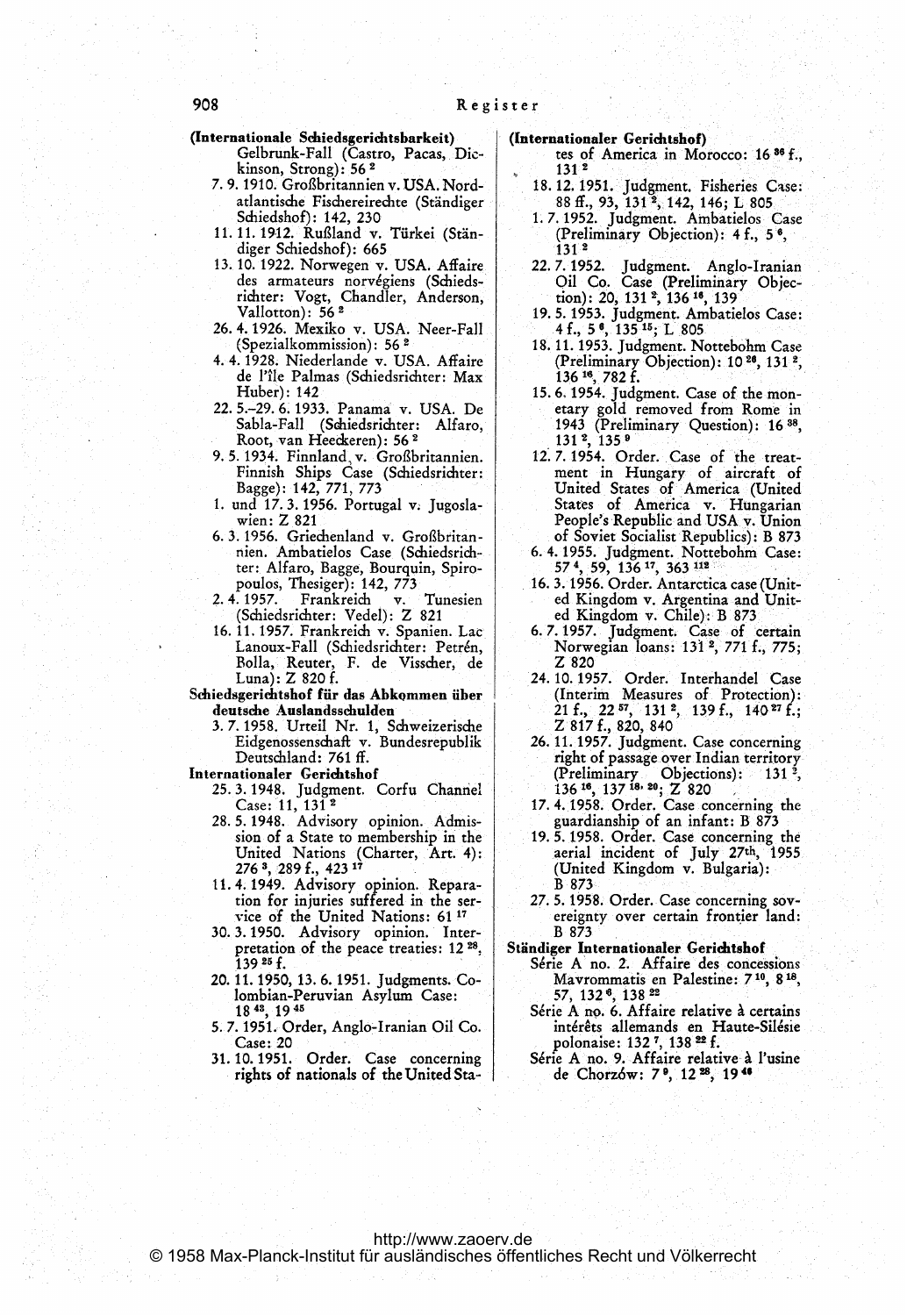(Stiindiger Internationaler Gerichtshof)

- Série A no. 13. Interprétation des arrêts Nos. 7 et 8 (Usine de Chorzów): 17 f., 18 <sup>41</sup> f.
- Série A no. 15. Droits de minorités en Haute-Silésie: 13<sup>29</sup>, 18f., 19<sup>44</sup>, 63<sup>25</sup>, 68 P, 134 <sup>11</sup>
- Série A no. 17. Affaire relative à l'usine de Chorz6w: 19 <sup>44</sup>
- Série A no. 20/21. Affaire concernant le gaiement de divers emprunts serbes émis en France: 7 12
- Série A no. 22 et 24. Affaire des zones franches de la Haute-Savoie et du pays de Gex: <sup>17</sup> <sup>40</sup>
- Série A/B no. 40. Accès aux écoles minoritaires allemandes en Haute-Silesie: 68 s8
- Série A/B no. 41. Affaire de l'Union douanière austro-allemande: 139 <sup>24</sup>
- S6rie A/B no. 44. Traitement des nationaux polonais et des autres personnes d'origine ou de langue polonaise dans le territoire de Dantzig: 63<sup>28</sup>, 68<sup>38</sup>
- Série A/B no. 46. Affaires des zones franches de la Haute-Savoie et du 'pays de Gex: <sup>10</sup> 25, <sup>17</sup> <sup>40</sup>
- Série A/B no. 54. Affaire relative a l'administration du Prinz von Pless: 13514
- Série A/B no. 64. Ecoles minoritaires en Albanie: 62, 68 <sup>38</sup>
- Série A/B no. 65. Compatibilité de certains décrets-lois Dantzikois avec la Constitution de la ville libre: 139<sup>24</sup>
- Série A/B no. 66 et 68. Affaire Pajzs, Csáky, Esterházy: 135<sup>14</sup>f.
- (Ständiger Internationaler Gerichtshof)<br>Série A/B no. 67 et 69. Affaire Losinger Cie., S. A.: 135 <sup>14</sup>
	- Série A/B no. 72. Affaire Borchgrave: 134 10, 137 <sup>21</sup>
	- Série A/B no. 75 et 76. Affaire du chemin de fer Panevezys-Saldutiskis: 56 2, 57, 57 3, 135 <sup>12</sup> ff., 136 17 137 19, 138 <sup>22</sup> f., 770 f.
	- Série A/B no. 77. Compagnie d'électricit6 de Sofia et de Bulgarie: 4 5, 134 f., 135 <sup>12</sup>
	- Série B no. 4. Décrets de nationalité promulgués en Tunisie et au Maroc: 536
	- S6rie B no. 5. L'autonomie de la Car6lie orientale: 10 f., 12 28, 139 <sup>24</sup>
	- S6rie B no. 6. Questions touchant les colons allemands en Pologne: 62, 68 38
	- Série B no. 7. Acquisition de la nationalité polonaise: 68 36
	- Série B no. 16. Interprétation de l'accord gréco-turc du 1er décembre 1926: 20 <sup>50</sup>
	- S6rie B no. 18. Ville libre de Dantzig et Organisation Internationale du Travail: 288 <sup>41</sup>
	- Série C no. 80. Affaire Pajzs, Csáky, Esterházy: 135<sup>15</sup>
	- Série C no. 83. Affaire Borchgrave: 13410
- Série D no. 2. Préparation du Règle-<br>ment de la Cour: 132<sup>3, 5</sup> Série C no. 83.<br>
134<sup>10</sup><br>
Série D no. 2. Pré<br>
ment de la Cour<br>
estre D add. ad.<br>
Règlement de la<br>
UN-Verwaltungsgericht

S6rie D add. ad. no. 2. R6vision du Règlement de la Cour: 134 11

7.12.1956-23.8.1957. Nr. 65-70:

Z <sup>821</sup>

# Nationale Gerichte

## der angelsächsischen Welt

### British Commonwealth

- Großbritannien Calvin's Case 1608), 7 Co.Rep. 1a: 339 f., 340 f., 341<sup>20</sup>
	- Aeneas Mac Donald (1747), 18 St. Tr. 858: 339 <sup>12</sup>
	- Anna (1805), <sup>5</sup> C. Rob. Adm. 373: 87 f., 88 <sup>20</sup> Doe d. Thomas v. Adklarn (1824),
	- 2 B. and C. 779, 798, per Abott, C. J.: 340 <sup>15</sup>
	- Drummond's Case (1834), 2 Knapp P. C. 295: 365 <sup>116</sup>
	- Charlton v. Lings (1868), L. R. C. P. 374: 795
	- Re Stepney Election Petition, Isaacson<sup>-</sup>v. Durant (1886), 17 Q. B. D.<br>54: 339 <sup>e</sup>. 340 <sup>16</sup>. 366 <sup>121</sup>
- (British Commonwealth) R. v. Lynch (1903), <sup>1</sup> K. B. 444: 34430
	- Sawyer v. Kropp (1916), 85 L. J. K. B.<br>1446: 344 <sup>30</sup>
	- Ex parte Freyberger (1917), <sup>116</sup> L. T. 237: 344 <sup>30</sup>
	- Vecht v.Taylor (1917), 116 L.T. 446: 34430
	- Dawson v. Meuli (1918), L. T. 357': 34430
	- Gschwind v. Huntington (1918), 2 K. B. 420: 344 <sup>30</sup>
	- Re Chamberlain's. Settlement (1921), 2 Ch. 533: 344 30
	- Stoeck v. Public Trustee (1921), 2 Ch. 67: 341 <sup>18</sup>